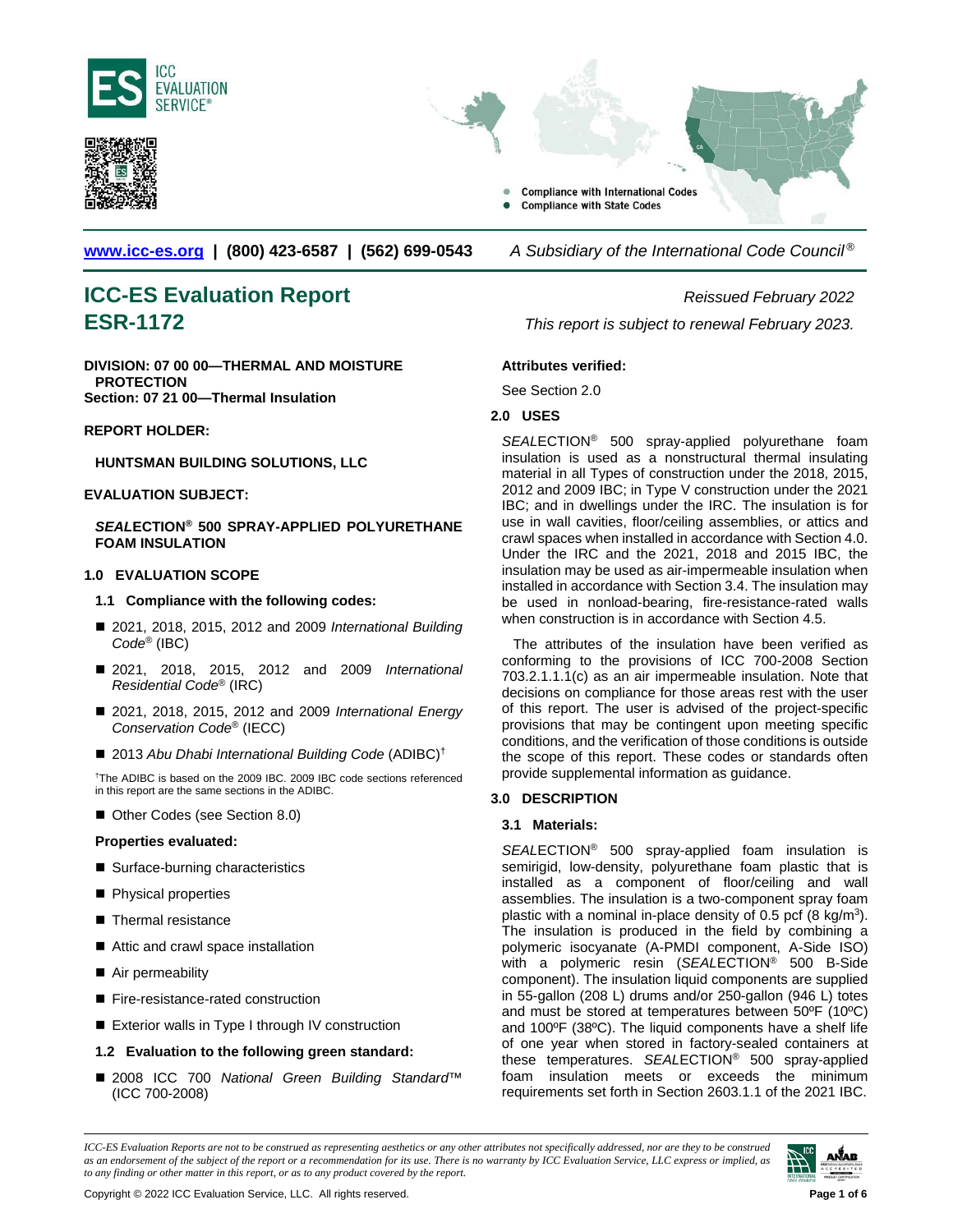#### **3.2 Surface-burning Characteristics:**

The insulation, at a maximum thickness of 6 inches (152 mm) and a nominal density of 0.5 pcf (8 kg/m<sup>3</sup>), has a flame-spread index of 25 or less and a smoke-developed index of 450 or less when tested in accordance with ASTM E84 UL 723). Greater thicknesses have been evaluated as described in Sections 4.3 and 4.4. *SEAL*ECTION® 500 thickness is not limited when separated from the interior of the building by a prescriptive thermal barrier as complying with the IBC or IRC and as described in Section 4.3.1.

#### **3.3 Thermal Resistance,** *R***-values:**

The insulation has thermal resistance (*R*-value) at a mean temperature of 75ºF (24ºC) as shown in Table 1.

#### **3.4 Air Permeability:**

*SEAL*ECTION® 500 spray-applied polyurethane foam insulation, at a minimum thickness of 3.0 inches (76 mm), is considered air-impermeable insulation in accordance with 2021, 2018, 2015 and 2012 IRC Section R806.5 (2009 IRC Section R806.4) and 2021 and 2018 IBC Section 1202.3 [2015 IBC Section 1203.3], based on testing in accordance with ASTM E2178.

#### **3.5 Blazelok™ IB4 Intumescent Coating:**

Blazelok™ IB4 intumescent coating, manufactured by ICP Construction, is a one-component, water-based liquid coating with specific gravity of 1.3. Blazelok™ IB4 is supplied in 5-gallon (19 L) pails and/or 55-gallon (208 L) drums and has a shelf life of one year when stored in factorysealed containers at temperatures between 45ºF (7ºC) and 90ºF (32ºC).

#### **3.6 Blazelok™ TBX or Fireshell® F10E Intumescent Coating:**

Blazelok™ TBX or Fireshell<sup>®</sup> F10E intumescent coating. manufactured by ICP Construction, [\(ESR-3997\)](http://www.icc-es.org/Reports/pdf_files/load_file.cfm?file_type=pdf&file_name=ESR-3997.pdf). is a onecomponent, water-based liquid coating with specific gravity of 1.4. Blazelok™ TBX or Fireshell<sup>®</sup> F10E is supplied in 5-gallon (19 L) pails and/or 55-gallon (208 L) drums and has a shelf life of one year when stored in factory-sealed containers at temperatures between 45ºF (7ºC) and 90ºF  $(32^{\circ}C).$ 

#### **3.7 Andek Firegard Intumescent Coating:**

Andek Firegard intumescent coating, manufactured by Andek Corporation, is a one-component, water-based coating with specific gravity of 1.37. Andek Firegard is supplied in 5-gallon (19 L) pails and has a shelf life of one year when stored in factory-sealed containers at temperatures between 45ºF (7ºC) and 90ºF (32ºC).

#### **3.8 No-Burn® Plus XD Intumescent Coating:**

No-Burn® Plus XD intumescent coating, manufactured by No-Burn, Inc., is a translucent aqueous liquid in 1- and 5-gallon (3.8 and 18.8 L) pails and 55-gallon (208 L) drums. The coating has a shelf life of three years when stored in a factory-sealed container at temperatures between 40ºF (4.5ºC) and 90ºF (32ºC).

#### **3.9 DC 315 Coating:**

DC 315, manufactured by International Fireproof Technology, Inc., Paint To Protect <sup>®</sup> Inc. [\(ESR-3702\)](http://www.icc-es.org/Reports/pdf_files/load_file.cfm?file_type=pdf&file_name=ESR-3702.pdf), is a one-component, water-based, liquid coating with a specific gravity of 1.3. DC 315 is supplied in 5-gallon (19 L) pails and/or 55-gallon drums and has a shelf life of one year when stored in unopened factory-sealed containers between 50°F (10°C) to 80°F (27°C).

#### **4.0 INSTALLATION**

#### **4.1 General:**

*SEAL*ECTION® 500 spray-applied foam insulation must be installed in accordance with the Center for Polyurethane Industries *Guidance on Best Practices for the Installation of Spray Polyurethane Foam*, the manufacturer's published technical data sheet and product application guide and this report. A copy of each document must be available at all times on the jobsite during installation.

#### **4.2 Application:**

The *SEAL*ECTION® 500 insulation is spray-applied on the jobsite using a volumetric positive displacement pump as identified in the Huntsman Building Solutions application guide. The insulation must be applied when the ambient temperature is greater than 23ºF (-5ºC). The insulation must not be used in areas that have a maximum in-service temperature greater than 180ºF (82ºC). The foam plastic must not be used in electrical outlet or junction boxes or in contact with water, rain or soil. The foam plastic must not be sprayed onto a substrate that is wet, or covered with frost or ice, loose scales, rust, oil, or grease. The insulation must be protected from the weather during and after application. The insulation may be applied to the maximum thickness in a single pass. Where insulation is used as an air-impermeable insulation, such as in unvented attic assemblies under 2021, 2018, 2015 and 2012 IRC Section R806.5 (2009 IRC Section R806.4) or 2021 and 2018 IBC 1202.3 [2015 IBC Section 1203.3], the insulation must be installed at a minimum thickness of 3.0 inches (76 mm).

#### **4.3 Thermal Barrier:**

**4.3.1 Application with a Prescriptive Thermal Barrier:**  *SEAL*ECTION® 500 spray foam insulation must be separated from the interior of the building by an approved thermal barrier of  $1/2$ -inch-thick (12.7 mm) gypsum wallboard or an equivalent 15-minute thermal barrier complying with, and installed in accordance with, IBC Section 2603.4 or IRC Section R316.4, as applicable, except where insulation is in an attic or crawl space as described in Section 4.4. *SEAL*ECTION® 500 thickness is not limited when separated from the interior of the building by a prescriptive thermal barrier as complying with the IBC or IRC.

**4.3.2 Application without a Prescriptive Thermal Barrier:** The prescriptive 15-minute thermal barrier may be omitted when installation is in accordance with this section and Table 2. *SEAL*ECTION® 500 spray foam insulation and Blazelok™ TBX [\(ESR-3997\)](http://www.icc-es.org/Reports/pdf_files/load_file.cfm?file_type=pdf&file_name=ESR-3997.pdf), Fireshell® F10E [\(ESR-3997\)](http://www.icc-es.org/Reports/pdf_files/load_file.cfm?file_type=pdf&file_name=ESR-3997.pdf) or DC 315 [\(ESR-3702\)](http://www.icc-es.org/Reports/pdf_files/load_file.cfm?file_type=pdf&file_name=ESR-3702.pdf) intumescent coating may be spray-applied to the interior facing of walls, the underside of roof sheathing or roof rafters, and in crawl spaces, and may be left exposed as an interior finish without a prescribed 15-minute thermal barrier or ignition barrier. The foam plastic insulation thickness must not exceed thicknesses stated in Table 2. All foam surfaces must be covered with intumescent coating, described in Section 3.6, at the minimum thicknesses stated in Table 2. The intumescent coating must be spray-applied over the insulation in accordance with the coating manufacturer's instructions and this report at a rate stated in Table 2 to obtain the recommended minimum dry film thickness noted in this section.

#### **4.4 Ignition Barrier – Attics and Crawl Spaces:**

**4.4.1 Application with a Prescriptive Ignition Barrier:**  When *SEAL*ECTION® 500 spray foam insulation is installed within attics or crawl spaces where entry is made only for service of utilities, an ignition barrier must be installed in accordance with IBC Section 2603.4.1.6 or IRC Section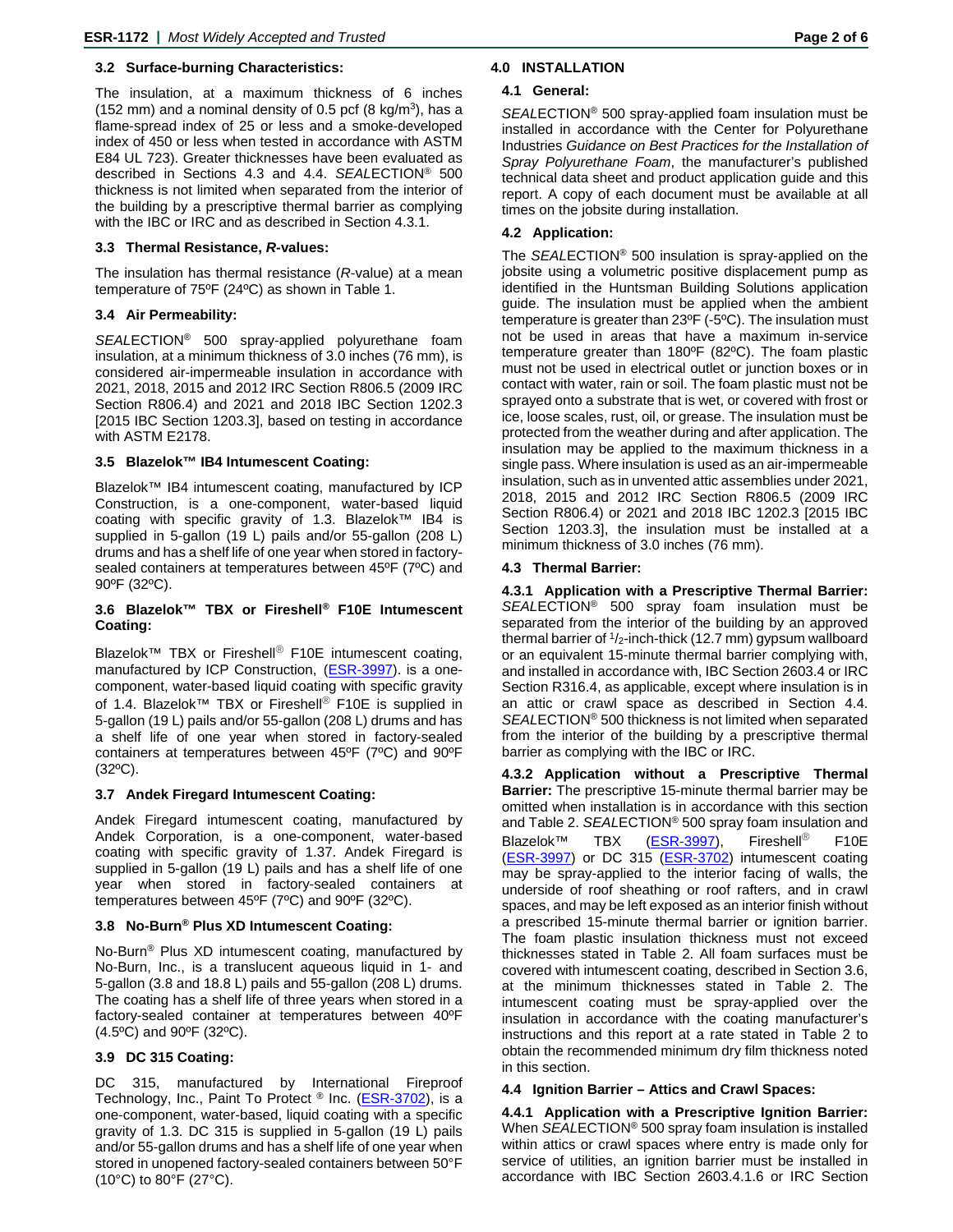R316.5.3 or R316.5.4, as applicable. The ignition barrier must be consistent with the requirements for the type of construction required by the applicable code, and must be installed in a manner so the foam plastic insulation is not exposed. *SEAL*ECTION® 500 spray-applied foam insulation as described in this section may be installed in unvented attics in accordance with 2021 and 2018 IBC Section 1202.3 [2015 IBC Section 1203.3] or 2021, 2018, 2015 and 2012 IRC Section R806.5 (2009 IRC Section R806.4).

#### **4.4.2 Application without a Prescriptive Ignition Barrier:**

**4.4.2.1 General:** *SEAL*ECTION® 500 spray-applied foam insulation may be installed in attics and crawl spaces, without a prescriptive ignition barrier as described in IBC Section 2603.4.1.6 and IRC Sections R316.5.3 and R316.5.4, in accordance with Section 4.4.2.2, 4.4.2.3, 4.4.2.4, or 4.4.2.5, when all of the following conditions apply:

- a. Entry to the attic or crawl space is only to service utilities, and no storage is permitted.
- b. There are no interconnected attic or crawl space areas.
- c. Air in the attic or crawl space is not circulated to other parts of the building.
- d. Under-floor (crawl space) ventilation is provided when required by 2021 and 2018 IBC Section 1202.4 [2015 IBC Section 1203.4 (2012 and 2009 IBC Section 1203.3)] or IRC Section R408.1, as applicable.
- e. Attic ventilation is provided when required by 2021 and 2018 IBC Section 1202.2 [2015, 2012 and 2009 IBC Section 1203.2] or IRC Section R806, except when airimpermeable insulation is permitted in unvented attics in accordance with 2021 and 2018 IBC Section 1202.3 [2015 IBC Section 1203.3] or 2021, 2018, 2015 and 2012 IRC Section R806.5 (2009 IRC Section R806.4), as applicable.
- f. Combustion air is provided in accordance with IMC (*International Mechanical Code*®) Section 701.

**4.4.2.2** The insulation must be covered on all surfaces with a fire protective coating at the minimum thickness set forth in Table 3.

**4.4.2.3** The maximum installed thickness of the insulation must not exceed the thicknesses set forth in Table 3.

**4.4.2.4** The coating must be applied over the insulation in accordance with the coating manufacturer's instructions and this report.

**4.4.2.5 Use on Attic Floors:** *SEAL*ECTION® 500 sprayapplied foam insulation may be installed at a maximum thickness between and over the joists in attic floors as set forth in Table 3. All exposed foam plastic surfaces must be covered with a minimum nominal thickness of the fire protective coatings as set forth in Table 3. The intumescent coatings must be applied over the insulation in accordance with the coating manufacturer's instructions and this report.

#### **4.5 One-hour Fire-resistance-rated Wall Assemblies (Nonload-bearing):**

*SEA*LECTION® 500 foam insulation may be used as a component of a one-hour fire-resistance-rated, nonloadbearing wall assembly as described in this section (Section 4.5).

**4.5.1 Interior and Exterior Face:** One layer of 5/8-inchthick (16 mm), Type X gypsum wallboard complying with ASTM C36 or ASTM C1396 is installed on the interior and exterior side of nominally 2-by-6, No. 1, Southern yellow

pine wood studs spaced 16 inches (406 mm) on center. The wallboard is attached with  $15\frac{\text{h}}{\text{h}}$ -inch-long (41 mm), coarsethread drywall screws located 8 inches (203 mm) on center along the perimeter and 12 inches on center (305 mm) in the field of the wallboard. Wallboard joints must be taped and treated with joint compound in accordance with ASTM C840 or GA-216. Fastener heads must also be treated with joint compound in accordance with ASTM C840 or GA-216.

4.5.2 Stud Cavity: A nominally 5<sup>1</sup>/<sub>2</sub>-inch (140 mm) thickness of *SEAL*ECTION® 500 foam insulation is spray-applied in all stud cavities.

#### **4.6 Exterior Walls of Type I, II, III and IV Construction Under the 2018, 2015, 2012 and 2009 IBC:**

When used on exterior walls of Type I, II, III and IV construction, the *SEAL*ECTION® 500 foam insulation must comply with Section 2603.5 of the 2018, 2015, 2012 and 2009 IBC at a maximum thickness of  $3<sup>5</sup>/8$  inches (92 mm), when installed per the manufacturer's published product application guide and this section. The potential heat of *SEAL*ECTION® 500 spray polyurethane foam insulation is 496 Btu/ft<sup>2</sup> (5.6 MJ/m<sup>2</sup>) per inch of thickness when tested in accordance with NFPA 259.

#### **4.6.1 Nonload-bearing NFPA 285-tested Wall Assembly:**

**4.6.1.1 Interior Face:** One layer of <sup>5</sup>/8-inch-thick (16 mm), Type X gypsum wallboard complying with ASTM C36 or ASTM C1396 is installed with the long dimension perpendicular to  $3<sup>5</sup>/8$ -inch-deep (92 mm), 20 gage steel studs spaced a maximum of 24 inches (609 mm) on center. The wallboard is attached with  $1^{1}/_{4}$ -inch-long (31.8 mm), bugle head screws located 8 inches (203 mm) on center along the perimeter and 12 inches on center (305 mm) in the field of the wallboard. Wallboard joints must be taped and treated with joint compound in accordance with ASTM C840 or GA-216. Fastener heads must also be treated with joint compound in accordance with ASTM C840 or GA-216.

**4.6.1.2 Stud Cavity:** *SEAL*ECTION® 500 foam insulation, in a maximum thickness of  $3<sup>5</sup>/8$  inches (92 mm), is sprayapplied in all stud cavities.

**4.6.1.3 Exterior Face:** One layer of 5/8-inch-thick (16 mm) GP DensGlass® sheathing attached to steel studs using 11/4-inch-long (31.8 mm), self-tapping screws spaced 8 inches (203 mm) on center along the perimeter and 12 inches on center (305 mm) in the field of the sheathing. Details of the exterior wall covering must be provided by the report holder, designer or specifier to the code official, with a fire engineering analysis demonstrating that the addition of the wall covering will not negatively affect conformance of the assembly with the requirements of IBC Section 2603.5.

### **5.0 CONDITIONS OF USE**

SEALECTION® 500 spray foam insulation described in this report complies with, or is a suitable alternative to what is specified in, those codes listed in Section 1.0 of this report, subject to the following conditions:

**5.1** The products must be installed in accordance with the Center for Polyurethane Industries "Guidance on Best Practices for the Installation of Spray Polyurethane Foam", the manufacturer's published technical data sheet and product application guide, this evaluation report and the applicable code. If there are any conflicts between the manufacturer's published installation instructions and this report, this report governs.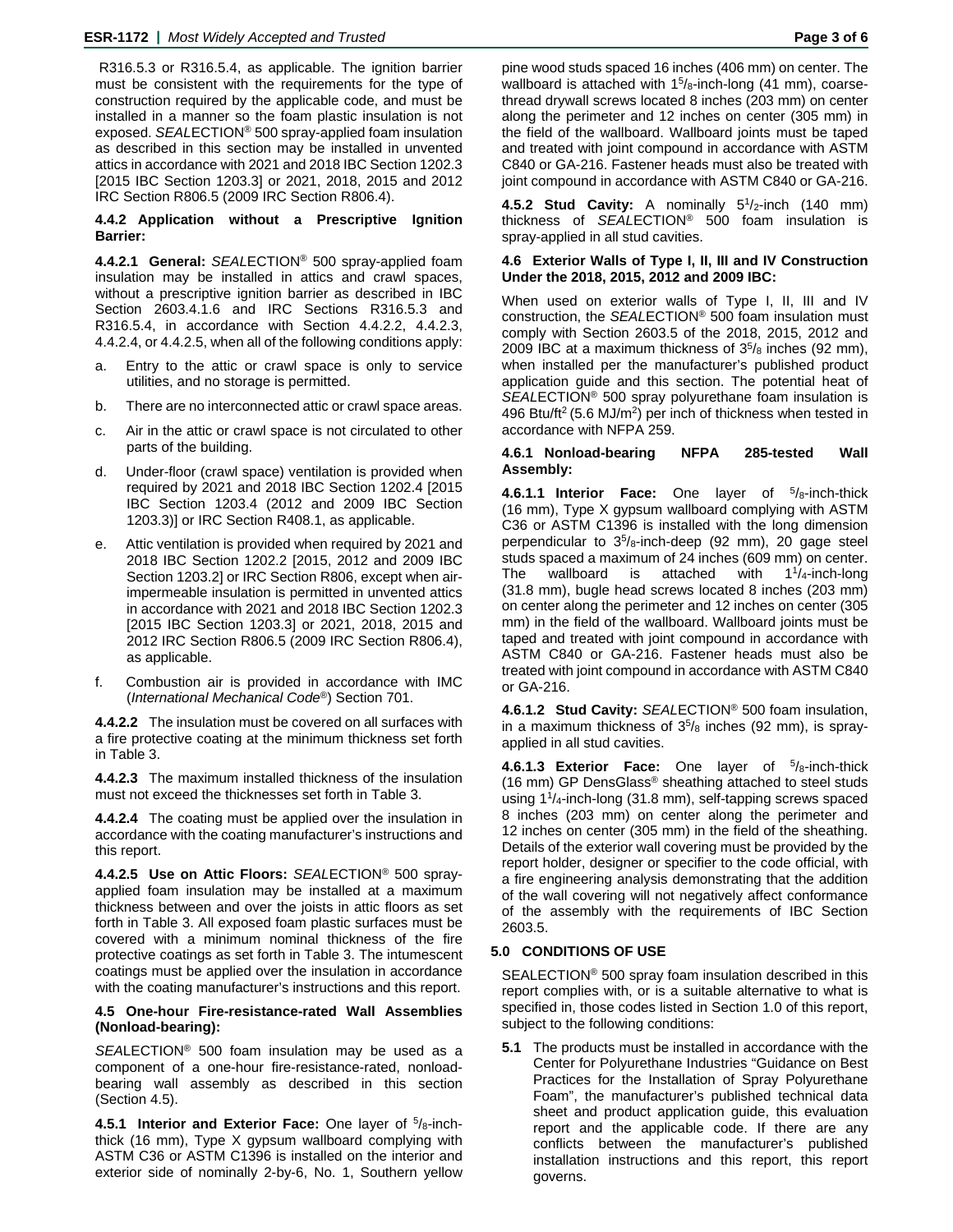- **5.2** The insulation must be separated from the interior of the building by an approved 15-minute thermal barrier, except when installation is as described in Sections 4.3.2 or 4.4.1 through 4.4.2.5.
- **5.3** The insulation must not exceed the thicknesses noted in Sections 3.2, 4.2, 4.3, 4.4, 4.5, and 4.6.
- **5.4** The insulation must be protected from exposure to weather during and after application.
- **5.5** The insulation must be applied by contractors authorized by Huntsman Building Solutions, LLC. Use of the insulation in areas where the probability of termite infestation is "very heavy" must be in accordance with IRC Section R318.4 or 2021, 2018, 2015 and 2009 IBC Section 2603.8 (2012 IBC Section 2603.9), as applicable.
- **5.6** When use is on exterior walls of buildings of Type I, II, III and IV under the 2018, 2015, 2012 and 2009 IBC, construction must be as described in Section 4.6.
- **5.7** See Section 4.5 for the fire-resistance-rated wall assemblies.
- **5.8** Under the 2021 IBC, use of SEALECTION® 500 sprayapplied foam insulation on exterior walls of buildings of Types I, II, III and IV Construction is outside the scope of this evaluation report.
- **5.9** Installation in unvented attics, when equipped with vapor diffusion ports in accordance with Section 1202.3, Item 5.2 of the 2021 IBC and Section 806.5, Item 5.2 of the 2021 and 2018 IRC, is outside the scope of this report.
- **5.10** Jobsite certification and labeling of the insulation must comply with 2021, 2018 or 2015 IRC Section N1101.10, 2012 IRC Section N1101.14 (2012 IRC Sections N1101.12.1 and N1101.12.1.1 or 2009 IRC Sections N1101.4 and N1101.4.10)], 2021, 2018, 2015 or 2012 IECC Sections C303.1, R303.1 and R401.3 [2009 IECC Section 303.1 and 401.3], as applicable.
- **5.11** The insulation is produced in Arlington, Texas, under a quality-control program with inspections by ICC-ES.

#### **6.0 EVIDENCE SUBMITTED**

- **6.1** Data in accordance with the ICC-ES Acceptance Criteria for Spray-applied Foam Plastic Insulation (AC377), dated April 2020 (editorially revised July 2020), including reports of tests in accordance with Appendix X.
- **6.2** Reports of fire propagation characteristics tests in accordance with NFPA 285.
- **6.3** Reports of air leakage testing in accordance with ASTM E283.
- **6.4** Reports of air permeance tests in accordance with ASTM E2178.
- **6.5** Reports of room corner tests in accordance with NFPA 286.
- **6.6** Reports of tests in accordance with ASTM E119.
- **6.7** Reports of potential heat tests in accordance with NFPA 259.

#### **7.0 IDENTIFICATION**

Product labeling shall include, the name of the report holder or listee, and the ICC-ES mark of conformity. The listing or evaluation report number (ICC-ES ESR-1172) may be used in lieu of the mark of conformity.

**7.1** Components of the spray foam insulation are identified with the manufacturer's name (Huntsman Building Solutions, LLC), address and telephone number; the product name (*SEAL*ECTION® A-PMDI or *SEAL*ECTION® 500 B-Side); use instructions; the density; the flame-spread and smoke-developed indices; the date of manufacture; thermal resistance values; and the evaluation report number (ESR-1172).

International Fireproof Technology, Inc. / Paint to Protect Inc., DC 315 coating is labeled with the manufacturer's name and address; the product name; the date of manufacture, the shelf life or expiration date; the manufacturer's instructions for application, and evaluation report number [\(ESR-3702\)](http://www.icc-es.org/Reports/pdf_files/load_file.cfm?file_type=pdf&file_name=ESR-3702.pdf).

ICP Construction Blazelok™ TBX or Fireshell® F10E coating is labeled with the manufacturer's name and address; the product name; the date of manufacture, the shelf life or expiration date; the manufacturer's instructions for application, and the evaluation report number [\(ESR-3997\)](http://www.icc-es.org/Reports/pdf_files/load_file.cfm?file_type=pdf&file_name=ESR-3997.pdf).

No-Burn® Plus XD intumescent coating is identified with the manufacturer's name (No-Burn, Inc) and address, the product trade name, and use instructions.

**7.2** The report holder's contact information is the following:

**HUNTSMAN BUILDING SOLUTIONS, LLC 3315 EAST DIVISION STREET ARLINGTON, TEXAS 76011 (817) 640-4900 [info@huntsmanbuilds.com](mailto:info@huntsmanbuilds.com) [www.huntsmanbuilds.com](http://www.huntsmanbuilds.com/)**

#### **8.0 OTHER CODES**

#### **8.1 Evaluation Scope:**

In addition to the codes referenced in Section 1.0, the products described in this report have also been evaluated in accordance with the following codes:

- 2006 *International Building Code®* (2006 IBC)
- 2006 *International Residential Code<sup>®</sup>* (2006 IRC)
- 2006 *International Energy Conservation Code*<sup>®</sup> (2006 IECC)
- 2003 *International Building Code<sup>®</sup> (2003 IBC)*
- 2003 *International Residential Code®* (2003 IRC)
- 2003 *International Energy Conservation Code*<sup>®</sup> (2003 IECC)

#### **8.2 Uses:**

The products comply with the above-mentioned codes as described in Sections 2.0 through 7.0 of this report except as noted below:

- **Application with a Prescriptive Thermal Barrier:** See Section 4.3.1, except the approved thermal barrier must be installed in accordance with Section R314.4 of the 2006 IRC or Section R314.1.12 of the 2003 IRC.
- **Application without a Prescriptive Thermal Barrier:** See Section 4.3.2.
- **Application with a Prescriptive Ignition Barrier:** See Section 4.4.1, except attics must be vented in accordance with Section 1203.2 of the 2006 and 2003 IBC or Section R806 of the 2003 IRC, and crawl space ventilation must be in accordance with IBC Section 1203.3 of the 2006 and 2003 IBC or IRC Section R408, as applicable. Additionally, an ignition barrier must be installed in accordance with Sections R314.5.3 or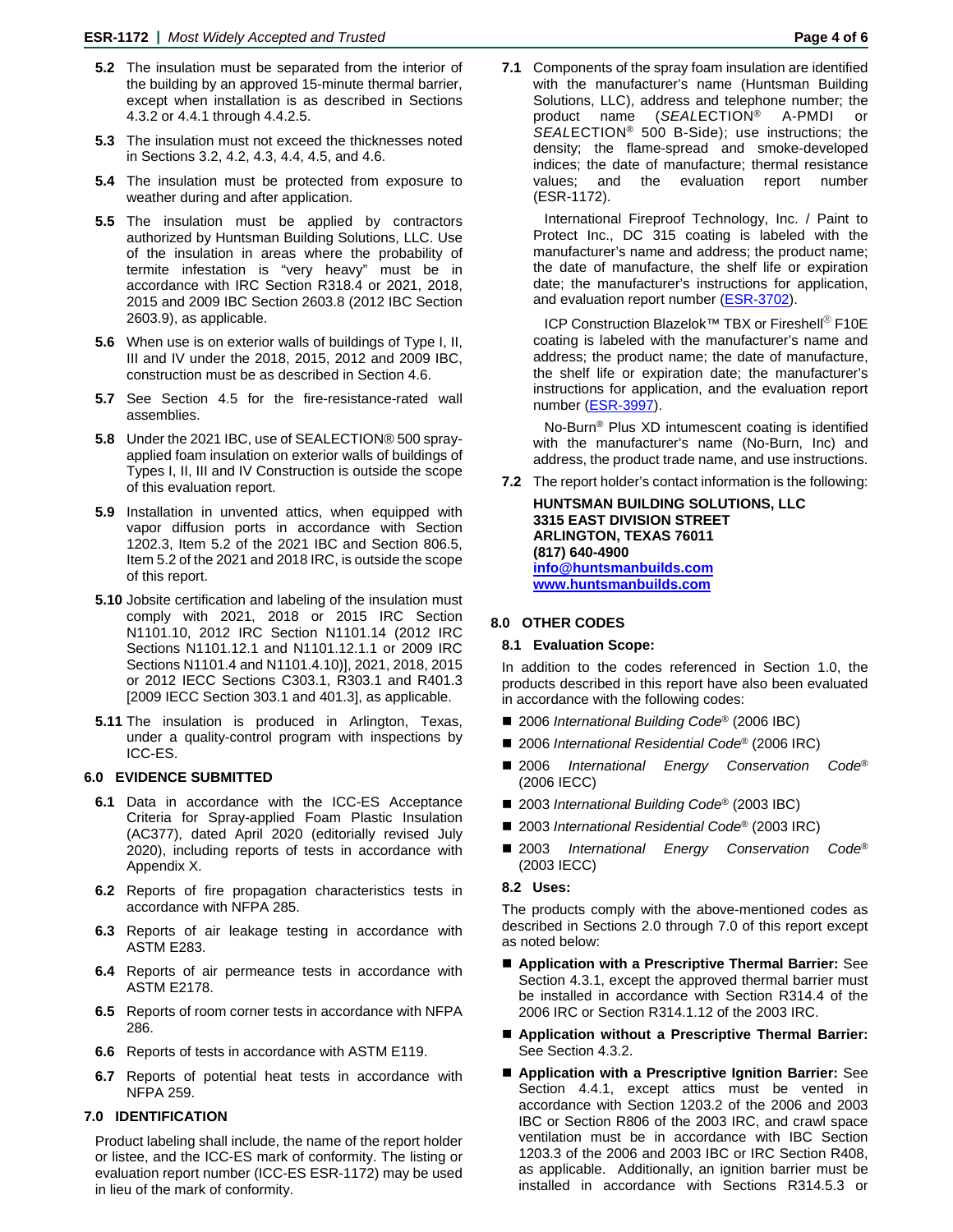R314.5.3 of the 2006 IRC or Section R314.2.3 of the 2003 IRC, as applicable.

- **Application without a Prescriptive Ignition Barrier:** See Section 4.4.2, except attics must be vented in accordance with Section 1203.2 of the 2006 and 2003 IBC or Section R806 of the IRC, and crawl space ventilation must be in accordance with Section 1203.3 of the 2006 and 2003 IBC or IRC Section R408, as applicable.
- **Protection against Termites:** See Section 5.6, except use of the insulation in areas where the probability of termite infestation is "very heavy" must be in accordance with Section R320.5 of the 2006 IRC or Section R320.4 of the 2003 IRC.
- **Jobsite Certification and Labeling:** See Section 5.9, except jobsite certification and labeling must comply with Sections 102.1.1 and 102.1.11, as applicable, of the 2006 IECC.

#### **TABLE 1—THERMAL RESISTANCE (***R***-VALUES)**

| <b>THICKNESS (inches)</b> | R-VALUE (°F.ft <sup>2</sup> .h/Btu) |
|---------------------------|-------------------------------------|
|                           | 3.8                                 |
| 3.5                       | 13                                  |
|                           | 15                                  |
| 5.5                       | 21                                  |
|                           | 27                                  |
| 9.5                       | 36                                  |
| 10                        | 38                                  |
| 11.5                      | 44                                  |
| 14                        | 52                                  |

For **SI:** 1 inch = 25.4 mm; 1 °F.ft2.h/Btu = 0.176 110 °K.m2/W.

<sup>1</sup>*R*-values are calculated based on tested *K-*values at 1- and 4-inch thicknesses.

#### **TABLE 2—USE OF INSULATION WITHOUT A PRESCRIPTIVE THERMAL BARRIER1**

| $\text{Coating}^2$                             | <b>Maximum Insulation</b><br>Thickness (in.)<br><b>Vertical Surfaces</b> | <b>Maximum</b><br><b>Insulation</b><br>Thickness (in.)<br><b>Ceiling Surfaces</b> | <b>Fire Protective Coating</b><br>(Applied to all Foam Surfaces) |                                                               |                                           |
|------------------------------------------------|--------------------------------------------------------------------------|-----------------------------------------------------------------------------------|------------------------------------------------------------------|---------------------------------------------------------------|-------------------------------------------|
|                                                |                                                                          |                                                                                   | <b>Minimum Coating</b><br><b>Dry Film Thickness</b><br>(mils)    | <b>Minimum Coating</b><br><b>Wet Film Thickness</b><br>(mils) | <b>Minimum</b><br><b>Application Rate</b> |
| Blazelok TBX or<br>Fireshell <sup>®</sup> F10E | $7^{1/2}$                                                                | $11^{1/2}$                                                                        |                                                                  |                                                               | 1 gal/85 ft <sup>2</sup>                  |
| <b>DC315</b>                                   | $7^{1/2}$                                                                | $11^{1/2}$                                                                        | 12                                                               | 18                                                            | 1 gal/90 ft <sup>2</sup>                  |

For **SI:** 1 inch= 25.4 mm; 1 gal = 3.785 L; 1 ft<sup>2</sup> = 0.093 m<sup>2</sup>.

1 See Section 4.3.2.

**2.** See Sections 3.6, 3.7, and 3.10.

#### **TABLE 3—ATTIC OR CRAWL SPACE ASSEMBLIES WITHOUT A PRESCRIPTIVE IGNITION BARRIER1**

| Coating <sup>2</sup> | <b>Maximum Insulation</b><br>Thickness (in.)<br><b>Vertical Surfaces and</b><br><b>Attic Floors</b> | Maximum<br><b>Insulation</b><br>Thickness (in.)<br><b>Ceiling Surfaces</b> | <b>Fire Protective Coating</b><br>(Applied to all Foam Surfaces) |                                                     |                                           |
|----------------------|-----------------------------------------------------------------------------------------------------|----------------------------------------------------------------------------|------------------------------------------------------------------|-----------------------------------------------------|-------------------------------------------|
|                      |                                                                                                     |                                                                            | <b>Minimum Coating</b><br><b>Dry Film Thickness</b>              | <b>Minimum Coating</b><br><b>Wet Film Thickness</b> | <b>Minimum</b><br><b>Application Rate</b> |
| <b>Blazelok IB4</b>  | $9^{1}/_{4}$                                                                                        | $11^{1}/_{4}$                                                              |                                                                  |                                                     | 1 gal/175 ft <sup>2</sup>                 |
| Andek Firegard       | $9^{1/2}$                                                                                           | $11^{1/2}$                                                                 | 10                                                               | 20                                                  | I gal/100 ft <sup>2</sup>                 |
| No-Burn Plus<br>XD.  | $9^{1/2}$                                                                                           | $11^{1/2}$                                                                 |                                                                  | 10                                                  | 1 gal/160 ft <sup>2</sup>                 |
| DC 315               | $7^{1/2}$                                                                                           | $11^{1/2}$                                                                 |                                                                  |                                                     | $qal/360$ ft <sup>2</sup>                 |

For **SI:** 1 inch= 25.4 mm; 1 gal = 3.785 L; 1 ft<sup>2</sup> = 0.093 m<sup>2</sup>.

1 See Section 4.4.2.

**2.** See Sections 3.5, 3.8, 3.9 and 3.10.